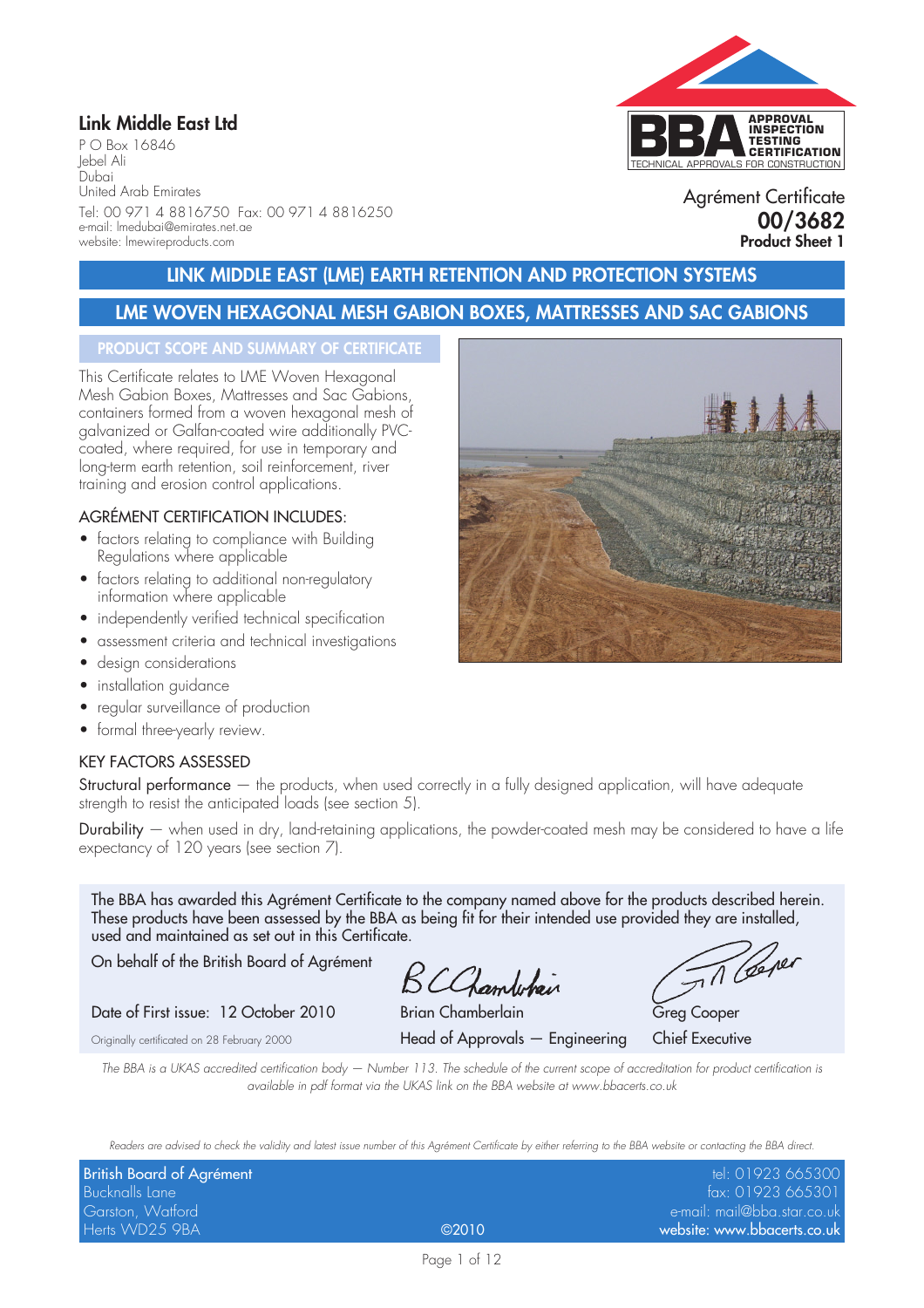# **Regulations**

In the opinion of the BBA, LME Woven Hexagonal Mesh Gabion Boxes, Mattresses and Sac Gabions, if used in accordance with the provisions of this Certificate, will meet or contribute to meeting the relevant requirements of the following Building Regulations:



### **The Building Regulations 2010 (England and Wales)**

In the opinion of the BBA, LME Woven Hexagonal Mesh Gabion Boxes, Mattresses and Sac Gabions are not subject to these regulations.



#### **The Building (Scotland) Regulations 2004 (as amended)**

In the opinion of the BBA, LME Woven Hexagonal Mesh Gabion Boxes, Mattresses and Sac Gabions are not subject to these regulations.



In the opinion of the BBA, LME Woven Hexagonal Mesh Gabion Boxes, Mattresses and Sac Gabions are not subject to these regulations.

#### **Construction (Design and Management) Regulations 2007**

#### **Construction (Design and Management) Regulations (Northern Ireland) 2007**

Information in this Certificate may assist the client, CDM co-ordinator, designer and contractors to address their obligations under these Regulations.

See sections: 2 *Delivery and site handling* (2.1 and 2.4) and 9 *Procedure* (9.11 to 9.12 and 9.21) of this Certificate.

# Non-regulatory Information

#### **NHBC Standards 2010**

In the opinion of the BBA, the use of LME Woven Hexagonal Mesh Gabion Boxes, Mattresses and Sac Gabions, in relation to this Certificate, is not subject to the requirements of these Standards.

# **General**

This Certificate relates to LME Woven Hexagonal Mesh Gabion Boxes, Mattresses and Sac Gabions for use in earth retention, soil reinforcement, river training and erosion control applications.

Construction of the system is usually carried out by civil engineering or building contractors who must ensure that the installation of the system is in accordance with the Certificate holder's instructions and information given in this Certificate.

The gabions are marketed in the UK by Cerana Ltd (trading as Enviromesh), Garner Street Business Park, Etruria, Stoke-on-Trent, Staffordshire ST4 7BH. Tel: 0845 1360101; Fax: 0845 1360202; e-mail: enquiries@enviromeshsolutions.com; website: www.enviromeshsolutions.com.

# Technical Specification

#### **1 Description**

1.1 LME Woven Hexagonal Mesh Gabion Boxes, Mattresses and Sac Gabions are cages formed from woven hexagonal galvanized or Galfan-coated wire mesh with or without a PVC-U coating and are available as flat packs, individual flat panels or in rolls.

1.2 The panels are available in a range of standard sizes (see Table 1). Non-standard sizes are available to special order for specific design requirements.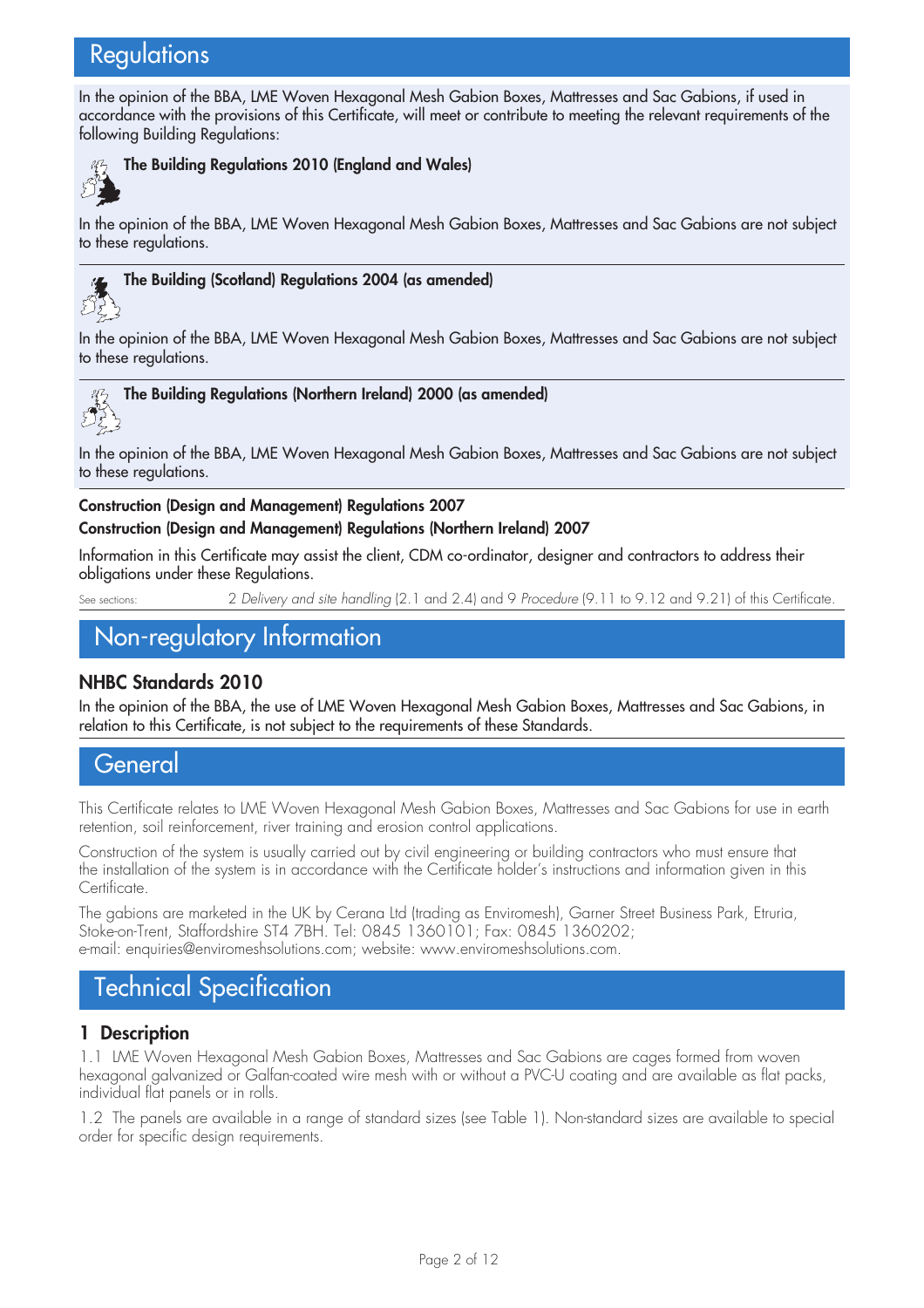| Length    |                   | Gabion              |              | <b>Mattress</b>        | Sac Gabion                       |               |  |
|-----------|-------------------|---------------------|--------------|------------------------|----------------------------------|---------------|--|
| (m)       | Width<br>(m)      | Height<br>(m)       | Width<br>(m) | Height<br>(mm)         | Width<br>(m)                     | Height<br>(m) |  |
|           |                   | $0.5$ or $1$        |              |                        | $0.4$ or $0.65$ 0.4 or 1.0       |               |  |
| 1.5       |                   | $0.5$ or 1          |              |                        | $0.4$ or $0.65$ $0.4$ or $1.0$   |               |  |
| 2(1)      | $1 \text{ or } 2$ | $0.5 \text{ or } 1$ |              |                        | 0.5 or 1.0                       | 0.5 or 1.5    |  |
| 3(1)      | $1 \text{ or } 2$ | 0.5 or 1            |              | 2 or 3 170, 230 or 300 | $0.65$ or $1.0 \t 1.0$ or $2.25$ |               |  |
| $4^{(1)}$ | $1 \text{ or } 2$ | $0.5 \text{ or } 1$ |              | 2 or 3 170, 230 or 300 |                                  |               |  |
| 5(1)      | $\mathcal{P}$     | $0.5 \text{ or } 1$ |              | 2 or 3 170, 230 or 300 |                                  |               |  |
| $6^{(1)}$ |                   |                     |              | 2 or 3 170, 230 or 300 |                                  |               |  |

(1) Diaphragms incorporated at 1 m intervals.

1.3 The wire used in the meshes is generally to BS EN 10218-2 : 1997 and BS EN 10223-3 : 1998 with an ultimate tensile strength of between 350 N·mm–2 and 500 N·mm–2 and with a minimum elongation at failure of 10% on a gauge length of 250 mm and drawn from rods complying with BS EN 10016-1 : 1995 and BS EN 10016-2 : 1995. The wire is galvanized or Galfan-coated (95% Zn/ 5% Al) in accordance with BS EN 10244-2 : 2009 (Table 2, Class A). The minimum zinc coating thickness for the various diameters is given in BS EN 10244-2 : 2009 (Table 1, Class A). Where necessary, the wire has an additional PVC-U coating (nominal thickness of 0.50 mm) in accordance with BS EN 10245-2 : 2001 applied by extrusion to the galvanized or coated wires prior to weaving (see Table 2).

| Table 2 Details of coatings           |                                                                        |                                             |                                                       |
|---------------------------------------|------------------------------------------------------------------------|---------------------------------------------|-------------------------------------------------------|
| Nominal core<br>wire diameter<br>(mm) | Minimum overall<br>diameter of PVC-<br>coated wire <sup>(1)</sup> (mm) | Tolerance on<br>core diameter<br>$(\pm$ mm) | Minimum mass of<br>zinc coating<br>$(q \cdot m^{-2})$ |
| 2.0                                   | 3.0                                                                    | 0.05                                        | 215                                                   |
| 2.2                                   | 3.2                                                                    | 0.06                                        | 230                                                   |
| 2.4                                   | 3.4                                                                    | 0.06                                        | 230                                                   |
| 2.7                                   | 3.7                                                                    | 0.06                                        | 245                                                   |
| 3.0                                   | 4.0                                                                    | 0.07                                        | 255                                                   |
| 3.4                                   | 4.4                                                                    | 0.07                                        | 265                                                   |
| 3.9                                   | 4.9                                                                    | 0.07                                        | 275                                                   |

(1) Including PVC coating.

1.4 Details of mesh sizes, the wire used for the range of standard mesh/wire combinations and the associated lacing wire required for on-site fabrication are given in Table 3.

| Table 3 Standard mesh and wire sizes |
|--------------------------------------|
|--------------------------------------|

| Mesh size <sup>[1]</sup>                            | Wire diameter <sup>(2)</sup> (mm) |     |                |     |                |     |
|-----------------------------------------------------|-----------------------------------|-----|----------------|-----|----------------|-----|
| $X \times Y$                                        | Mesh                              |     | Selvedge       |     | Lacing         |     |
| (mm)                                                | Galvanized PVC                    |     | Galvanized PVC |     | Galvanized PVC |     |
| $60 \times 80$                                      | 2.0                               | 3.0 | 2.4            | 3.4 | 2.2            | 3.2 |
| $60 \times 80$                                      | 2.2                               | 3.2 | 2.7            | 3.7 | 2.4            | 3.4 |
| $60 \times 80, 80 \times 100$                       | 2.4                               | 3.4 | 3.0            | 4.0 |                |     |
| $60 \times 80$ , $80 \times 100$ , $100 \times 120$ | 2.7                               | 3.7 | 3.4            | 4.4 |                |     |
| $80 \times 100$ , $100 \times 120$                  | 3.0                               | 4.0 | 3.9            | 4.9 |                |     |
| $100 \times 120$                                    | 3.4                               | 4.4 | 4.4            | 5.4 |                |     |

(1) See Figure 1.

(2) To BS EN 10218-2 : 1997, tolerance class T1.

1.5 During fabrication, cut ends are mechanically selvedged with a wire of greater diameter than that used for the mesh wires (see Figure 1).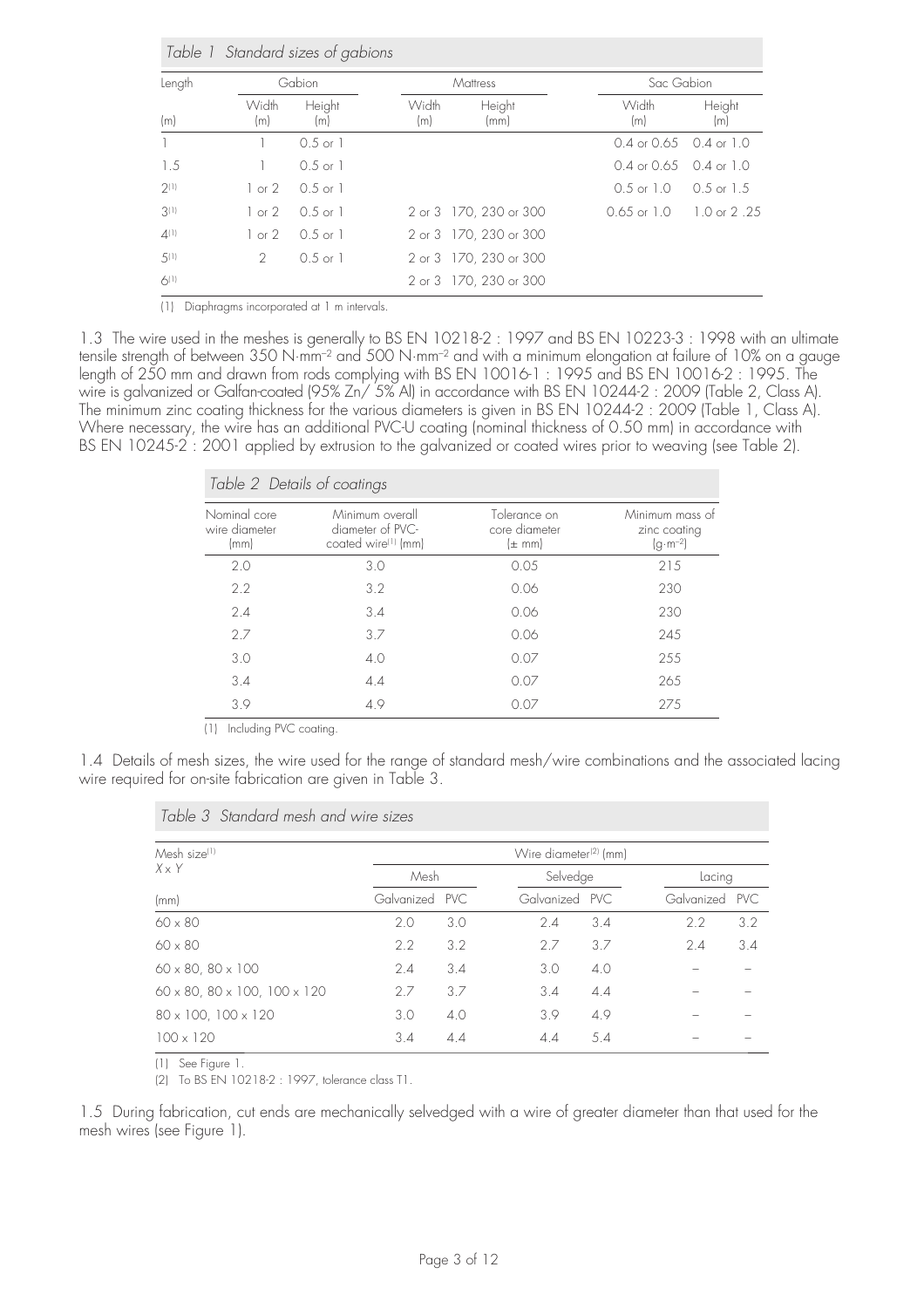#### *Figure 1 Selvedge detail*



1.6 Box gabion end panels and diaphragms are selvedged along their upper edges in a similar manner to that described in section 1.5.

1.7 Mattresses above 3 m sizes consist of a separate base and a lid. The lid is formed by either a panel of mesh for each base or a roll of mesh used to cover several adjacent mattresses.

1.8 Mattress bases are fabricated from a single panel of mesh having sides formed by folding ends and diaphragms are formed by separate panels laced to base panels during the manufacture (see sections 9.18 to 9.21).

1.9 Steel lifting frames, with the appropriate number of slings/chains attached, are available and must be used to install pre-filled gabions (see section 9.12).

1.10 Quality control is carried out on raw materials, during production process and finished products.

## **2 Delivery and site handling**

2.1 Generally, the gabions and mattresses are delivered to site in bales of from one to several bundles, with each bundle consisting of from 1 to 45 gabion boxes weighing up to a maximum of 1000 kg. The bundles of boxes are strapped together to form a bale, which has a maximum height of 2 m and maximum weight of from 2.5 tonnes to 3.5 tonnes.

2.2 The products should be stored in the open, but away from site traffic to avoid the risk of accidental damage, and should remain packaged until required.

2.3 A label bearing the BBA Certificate number, manufacturer's name, batch number and product code is attached to each bundle.

2.4 Bundles must be handled with due care to avoid damage to the coatings. Individual cages can be manhandled.

# Assessment and Technical Investigations

The following is a summary of the assessment and technical investigations carried out on LME Woven Hexagonal Mesh Gabion Boxes, Mattresses and Sac Gabions.

# Design Considerations

#### **3 General**

#### Gabion boxes

3.1 The design of gabion structures should be based on the principle of mass earth-retaining walls. Additional allowances may be made for the effect of the wire mesh.

3.2 In general, the density of filled gabions should be taken as 60% of the density of the solid material. A higher value may be appropriate in certain circumstances but this will be the responsibility of the consulting engineer who must ensure that the design value is achieved on site.

3.3 The stone infill to the gabions is normally sized between 100 mm and 200 mm and is of hard, durable stone as quarried or naturally occurring rounded stone.

3.4 Gabion walls can be constructed with a minimum radius of curvature of 25 m on plan without modification of the gabion structure.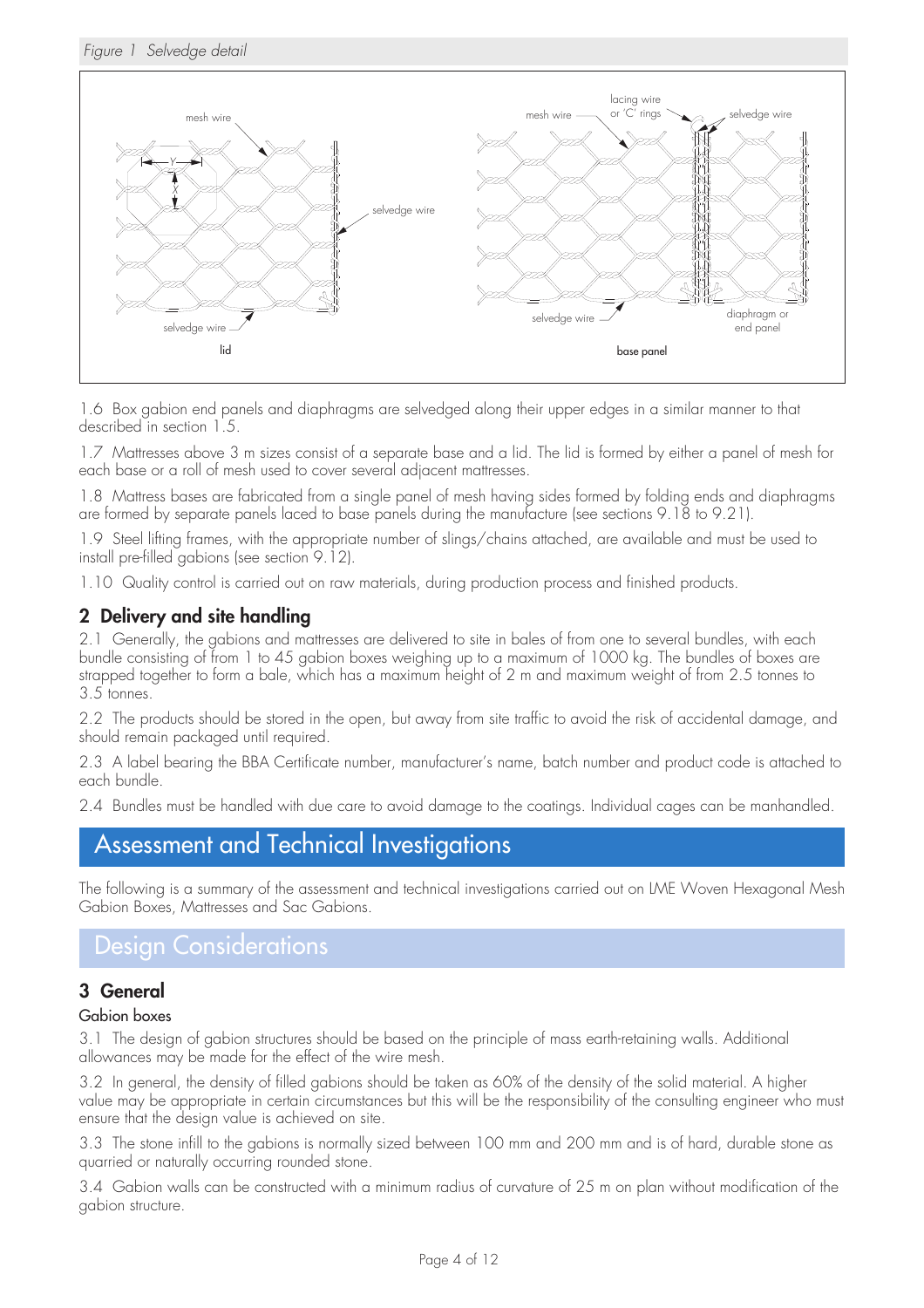#### **Mattresses**

3.5 The design of the mattress structures should be based on the principles of hydraulic engineering and, where applicable, mass earth-retaining structures.

3.6 The density of filled mattresses should be taken as 60% of the density of the solid material. A higher value may be appropriate in certain circumstances but this will be the responsibility of the consulting engineer, who must ensure that the design value is achieved on site.

3.7 The stone infill to the mattresses is normally sized between 75 mm and 150 mm. The size will depend on the use of the product and the mesh size. In hydraulic structures, the nominal size of the stone should be 1.5 times the mesh size. To ensure adequate protection to the underlying soil, the stone size and grading should be chosen to ensure more than one layer within the mattress depth. The fill must be of hard, durable stone such as quarried or naturally occurring rounded stone.

3.8 Mattresses can be constructed to form curved sections by either cutting and folding units or by overlapping adjacent mattresses.

#### Sac Gabions

3.9 There are no design standards that relate directly to Sac Gabions. Each structure must be designed by a competent consulting engineer using the principles of mass retaining structures.

## **4 Practicability of installation**

The products are designed to be installed by competent civil engineering or building contractors experienced with these types of products and are installed easily under normal site conditions.

### **5 Structural performance**

5.1 The design of the gabion box and mattress structures should be carried out by a suitably qualified engineer and should be in accordance with BS EN 1997-1 : 2004 and BS 6031 : 2009.

5.2 The magnitude and distribution of the earth pressures and earth resistance should be calculated in accordance with current design philosophy.

5.3 As in other earth-retaining structures, it is necessary to determine a suitable factor of safety against the principal modes of failure for parameters of:

- overall stability overturning shearing pressure
- sliding internal stability.

5.4 Watercourse linings, weirs and other hydraulic structures may require special consideration with regard to scour, uplift, wave action, and seepage.

5.5 The mesh specification should be chosen to achieve the required design life (see section 7).

5.6 If installed in accordance with this Certificate, the mesh has adequate strength to resist the loads associated with handling, positioning and filling.

5.7 Gabions and mattresses are permeable and, in general, will not permit hydrostatic pressure to build up. Gabion earth-retaining structures are not normally designed to withstand hydrostatic pressure.

5.8 Where cohesive materials, eg clay, are retained, water movement may cause it to exude into the gabion structure and block the passage of water. To reduce the risk of a build-up of hydrostatic pressure in these conditions, it may be necessary to provide additional granular layers behind the gabion structure to allow water to drain away.

5.9 Gabions and mattresses have adequate strength to permit pre-filling and placing by crane when designed in accordance with the manufacturer's instructions.

#### **6 Maintenance and repair**

Routine maintenance is not normally required. However, damaged exposed mesh can be repaired by securing additional or replacement mesh as required.

## **7 Durability**

7.1 The specification for a particular installation must be chosen to achieve the required design life.

7.2 The life of a gabion structure is dependent on the specification of the mesh wire, the durability of the stone and, in the longer term, the stability of the consolidated mass of the infill material and the conditions of exposure encountered during its design life.

7.3 PVC-U coated, galvanized steel wire will not be affected by the chemicals normally encountered in earth-retaining structures.

7.4 Some local damage may occur to the PVC-U coating during installation and in exposed areas. Evidence from installations indicates that such damage will remain local and will not affect the integrity of the structure. Therefore, when used in dry land retaining walls, the PVC-U coated mesh may be considered to have a life expectancy of 120 years. The Galfan coating has better corrosion prevention than pure galvanizing and may be considered to give an increased design life compared to conventional galvanized wire in the same exposure conditions.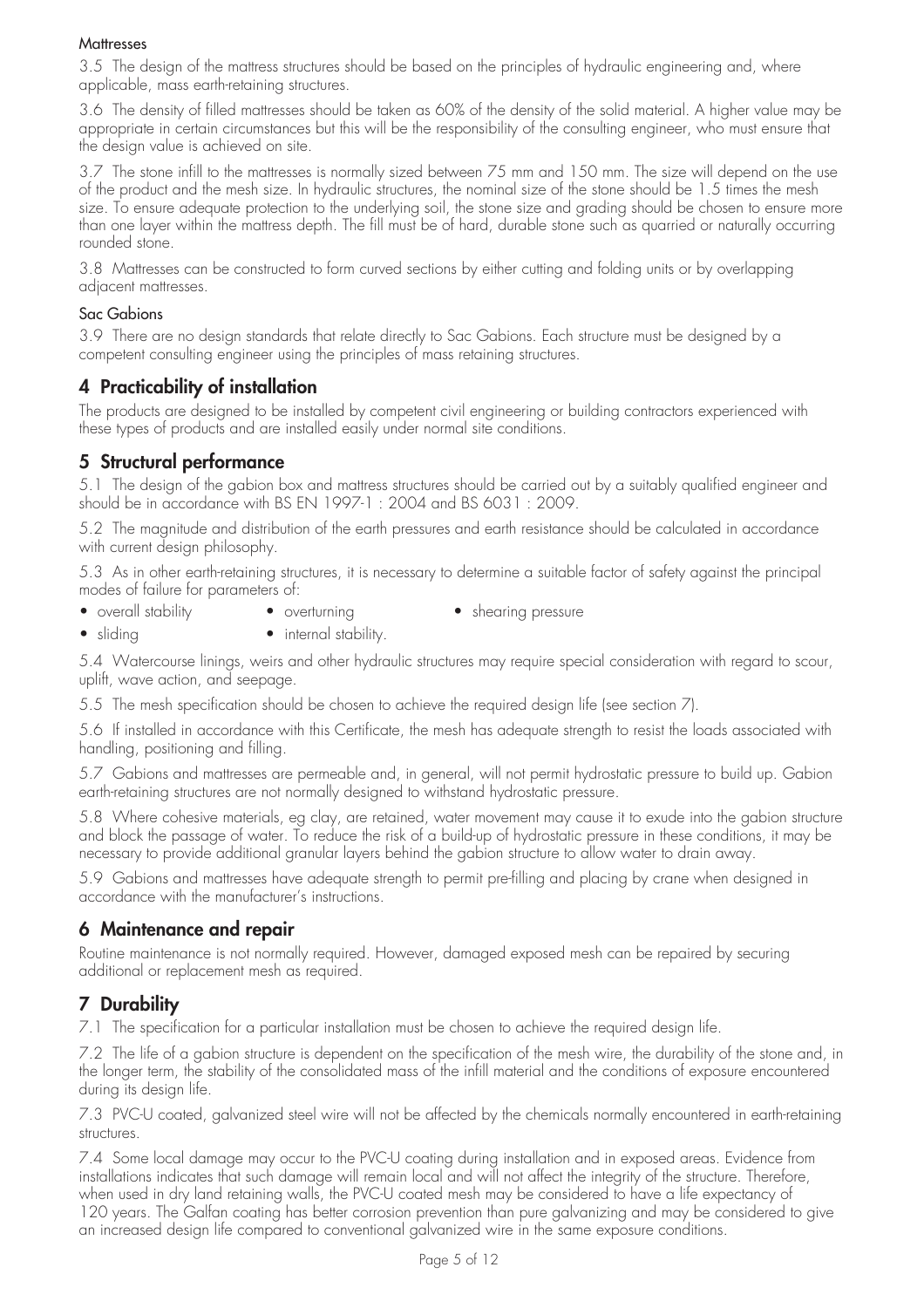7.5 In severe conditions, including use in sea water, under aggressive conditions, eg polluted environments, or where the anticipated exposure conditions are uncertain, PVC-U-coated mesh should be used to ensure an optimum design life.

7.6 The life expectancy of the non-PVC-U-coated galvanized or Galfan-coated wire products may be estimated from the predicted loss of zinc/zinc aluminium coating based on exposure conditions.

7.7 The life expectancy of products used in river erosion and coastal protection schemes will also be affected by the scouring effects of fast flowing water.

# Installation

## **8 General**

Installation of LME Woven Hexagonal Mesh Gabion Boxes, Mattresses and Sac Gabions must be in accordance with this Certificate and the Certificate holder's installation instructions.

## **9 Procedure**

In-situ filled gabion boxes (see Figures 2 to 6)

9.1 Gabion boxes are opened and folded on a hard surface, pressing out any unwanted creases.

9.2 Front and rear sides, ends and diaphragms are lifted into position to form a box shape.

9.3 Top corners are secured and edges are joined together, using the appropriate lacing wire, starting from the top course in a continuous operation using alternate single and double twists. Alternatively, 'C' rings may be used in every mesh opening.

9.4 A number of empty gabion boxes may be placed in position on a flat surface and secured together as described in section 9.3.

9.5 The gabion boxes are filled with suitable stone such that the mesh lid bears down on the stone to a level approximately 50 mm to 75 mm overfull to allow for settlement of the infill due to self-weight.

9.6 When considered necessary for aesthetic or other considerations, the gabion may be filled whilst under tension. Gabion boxes are tensioned by applying a load, distributed over the full end panel of a row of gabion boxes, to the first cell which has been anchored in position.

9.7 Gabion boxes forming the exposed face of a structure should be filled to one-third height, braced from front to rear, filled to two-thirds height and again braced. Filling may then be completed.

9.8 The mesh lid is folded down, stretched into position and secured to the front, sides and diaphragms.

9.9 It is essential that each gabion box is properly secured to adjacent gabion boxes above, below and on each side, using the lacing wire or 'C' rings as described in section 9.3.

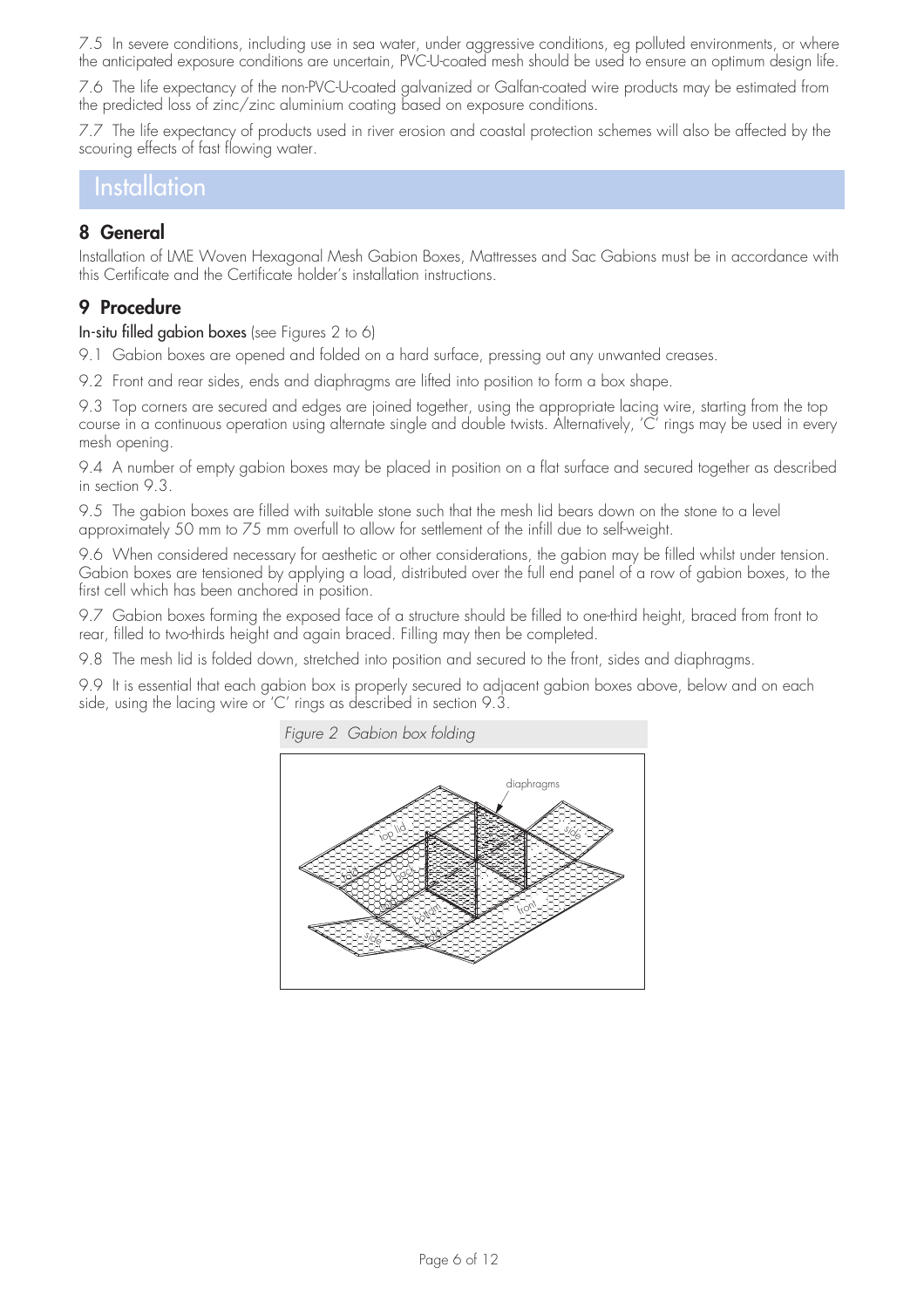

*Figure 4 Gabion box forming*



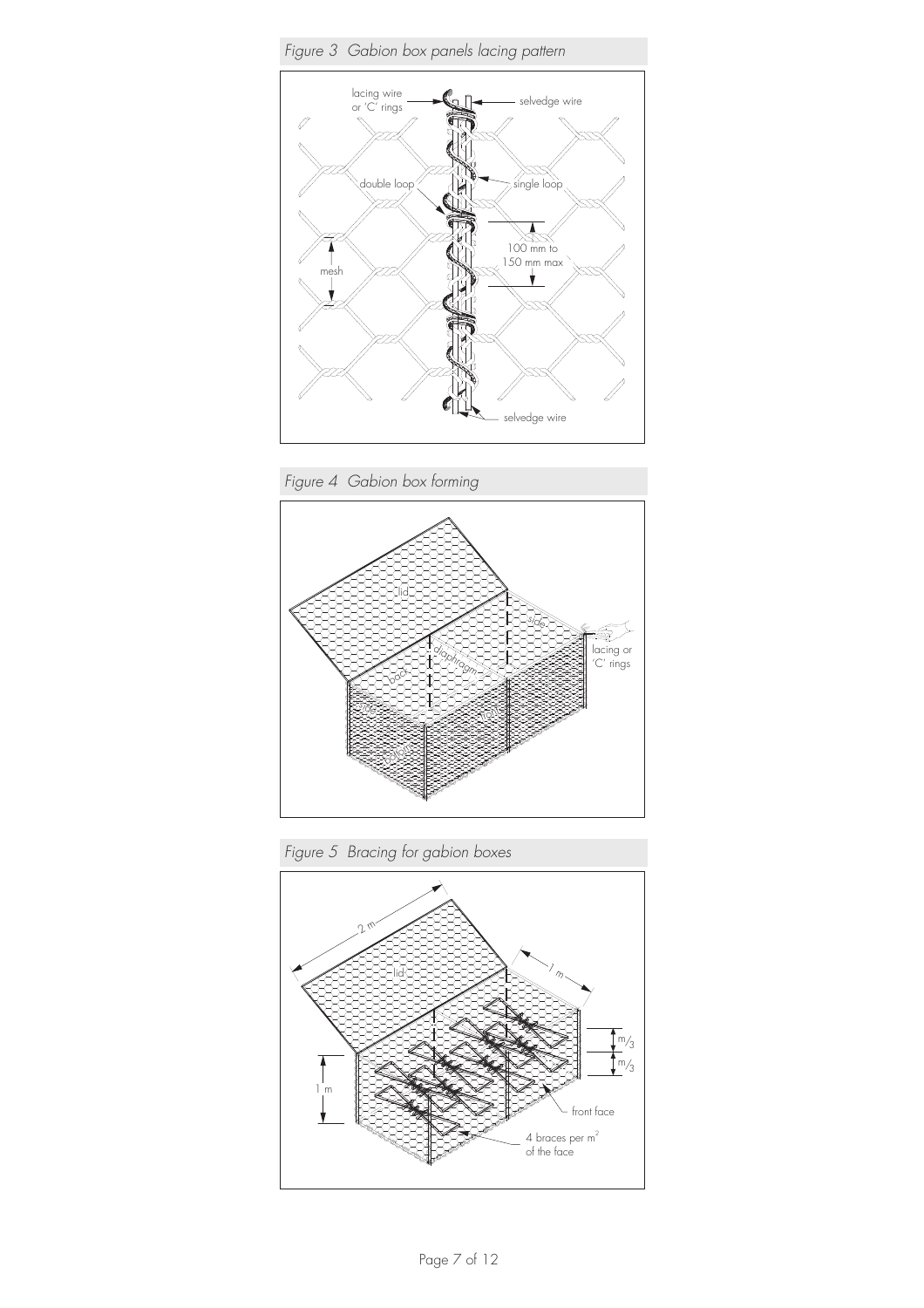

#### Pre-filled gabion boxes

9.10 Gabion boxes are constructed as described in sections 9.1 to 9.3, 9.5, 9.7 and 9.8, but with double loops throughout. However, it is advantageous to construct a slightly oversize frame within which the empty unit can be stretched taut.

9.11 After filling, the horizontal top edges are stiffened, if required, using reinforcing bars, typically 20 mm in diameter, to maintain shape during lifting. Bars should be removed after placement.

9.12 Purpose-made lifting frames and slings must be used for lifting filled units which weigh up to 1.8 tonnes per cubic metre.

In-situ filled mattresses (see Figures 7 to 9)

9.13 Mattresses are opened and folded on a hard surface, pressing out any unwanted creases.

9.14 Ends, side panels and diaphragms are lifted into position and the ends and diaphragms are secured to the side panels using the method indicated in section 9.3.

9.15 The unit is placed in its final position and secured to adjacent mattresses, ensuring that diaphragms, ends and sides are taut.

9.16 Fill is placed into each compartment, working from the base of the slope upwards, until each cell is filled completely.

9.17 The lid is secured along each edge and diaphragm using lacing wire or 'C' rings as specified.

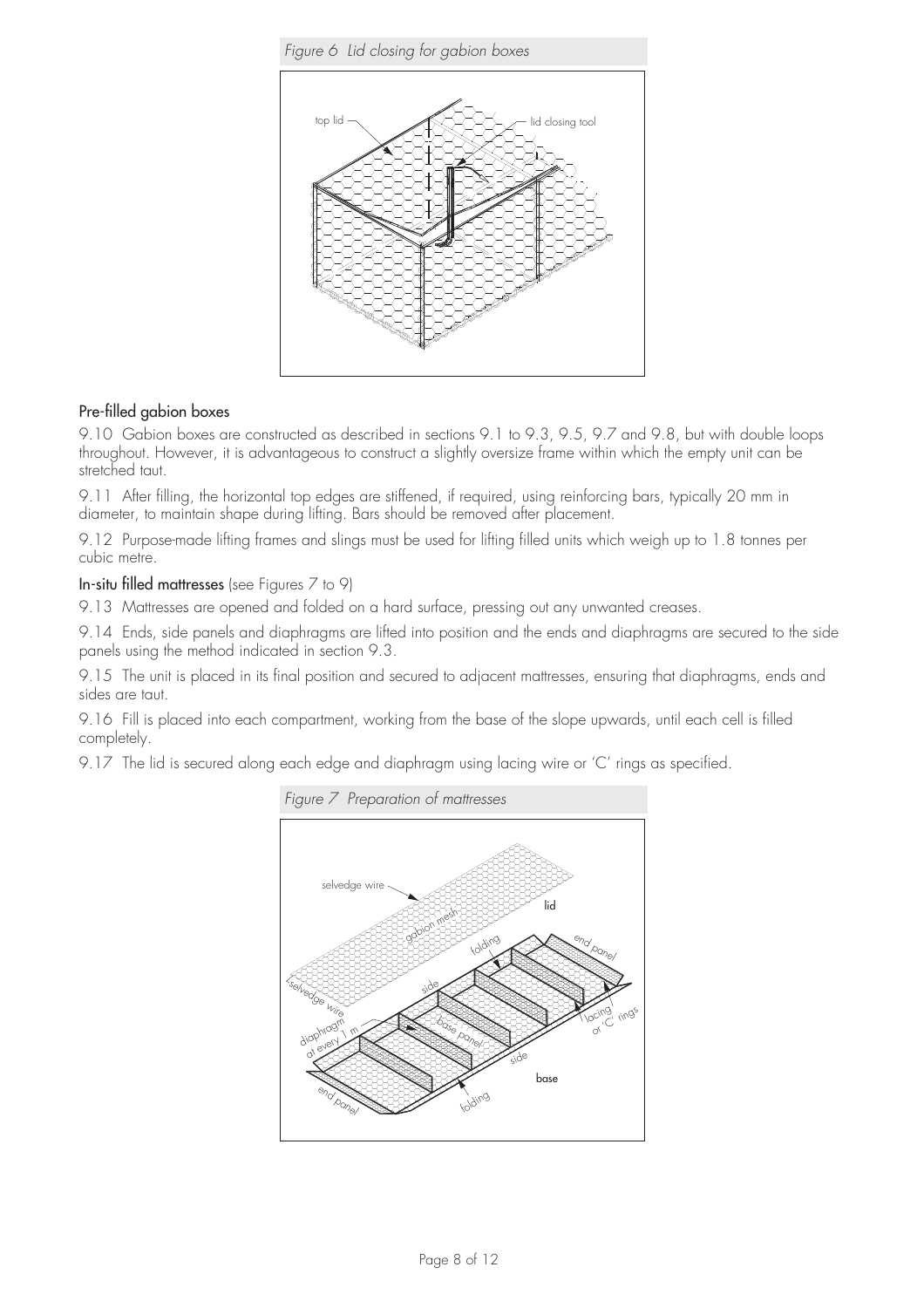

*Figure 9 Gabion mattress placing and stone infilling details*



#### Pre-filled mattresses

9.18 The mattress is assembled as described in section 9.14, but using double loops throughout or 'C' rings in every opening.

9.19 Additional support should be provided under the lid using steel bars, typically 20 mm in diameter.

9.20 After filling, the unit must be properly secured using the method described in section 9.3.

9.21 Purpose-made lifting frames and slings must be used with suitable attachments to enable the filled mattresses to be safely placed in position.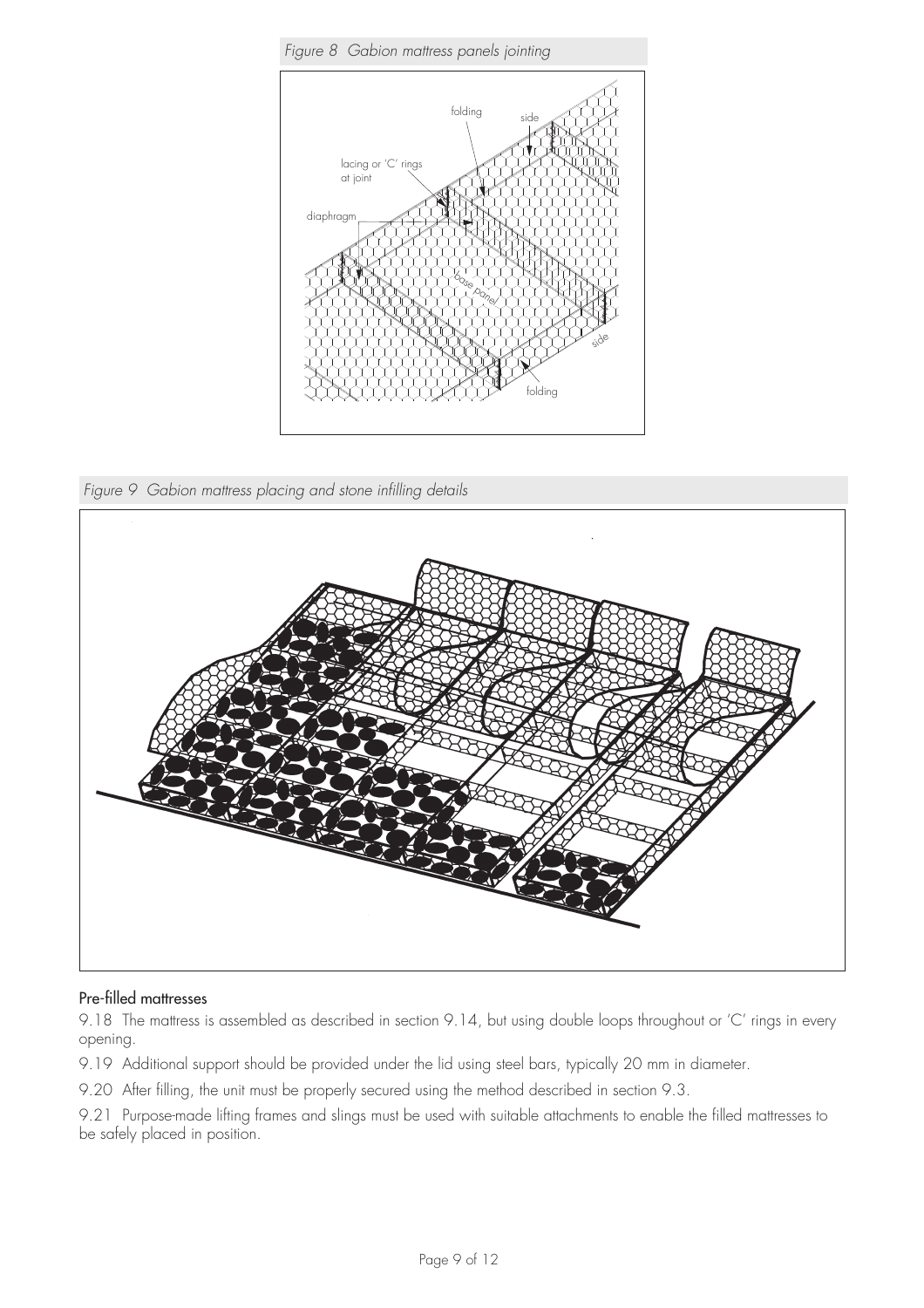# Technical Investigations

#### **10 Investigations**

10.1 The manufacturing process of the gabions and mattresses was examined, including the methods adopted for quality control, and details were obtained of the quality and composition of the materials used.

10.2 An assessment of data was made to determine:

- dimensional accuracy
- quality of galvanized coating
- effect of tolerances
- strength of wire, mesh and filled gabions
- quality of materials
- quality of organic coating
- ease of assembly
- durability
- shearing potential of gabion structures.

10.3 Site visits were carried out to assess the practicability, ease of handling and installation under various site conditions.

# **Bibliography**

BS 6031 : 2009 *Code of practice for earthworks*

BS EN 1997 : 2004 *Eurocode 7 : Geotechnical design — General rules*

BS EN 10016-1 : 1995 *Non-alloy steel rod for drawing and/or cold rolling — General requirements* BS EN 10016-2 : 1995 *Non-alloy steel rod for drawing and/or cold rolling – Specific requirements for general purpose rod*

BS EN 10218-2 : 1997 *Steel wire and wire products — General — Wire dimensions and tolerances*

BS EN 10223-3 : 1998 Steel wire and wire products for fences - Hexagonal steel wire netting for engineering *purposes*

BS EN 10244-2 : 2009 *Steel wire and wire products — Non-ferrous metallic coatings on steel wire — Zinc or zinc alloy coatings*

BS EN 10245-2 : 2001 Steel wire and wire products - Organic coatings on steel wire - PVC finished wire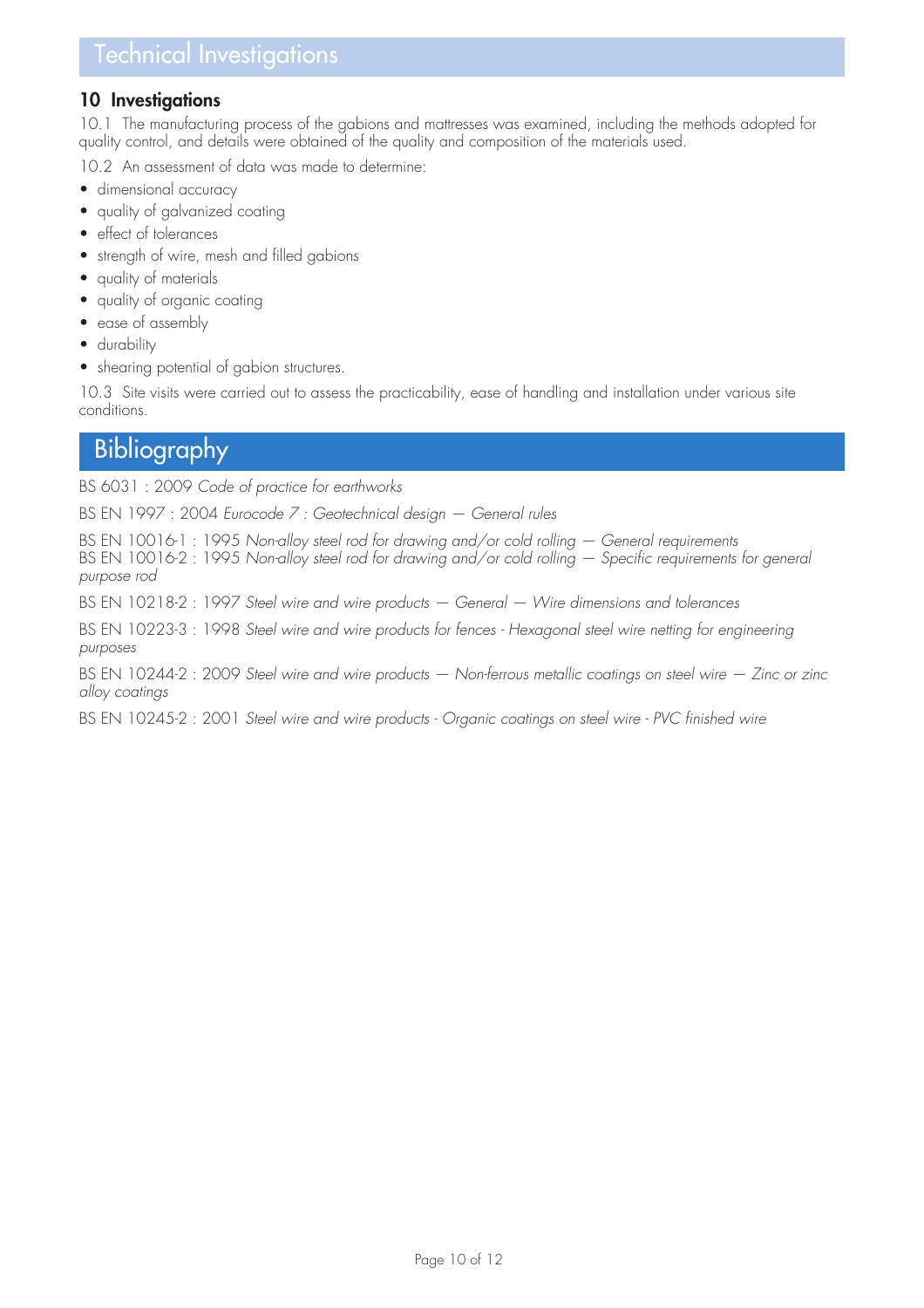## **11 Conditions**

- 11.1 This Certificate:
- relates only to the product/system that is named and described on the front page
- is granted only to the company, firm or person named on the front page no other company, firm or person may hold or claim any entitlement to this Certificate
- is valid only within the UK
- has to be read, considered and used as a whole document it may be misleading and will be incomplete to be selective
- is copyright of the BBA
- is subject to English law.

11.2 Publications and documents referred to in this Certificate are those that the BBA deems to be relevant at the date of issue or re-issue of this Certificate and include any: Act of Parliament; Statutory Instrument; Directive; Regulation; British, European or International Standard; Code of Practice; manufacturers' instructions; or any other publication or document similar or related to the aforementioned.

11.3 This Certificate will remain valid for an unlimited period provided that the product/system and the manufacture and/or fabrication including all related and relevant processes thereof:

- are maintained at or above the levels which have been assessed and found to be satisfactory by the BBA
- continue to be checked as and when deemed appropriate by the BBA under arrangements that it will determine
- are reviewed by the BBA as and when it considers appropriate.

11.4 In granting this Certificate, the BBA is not responsible for:

- the presence or absence of any patent, intellectual property or similar rights subsisting in the product/system or any other product/system
- the right of the Certificate holder to manufacture, supply, install, maintain or market the product/system
- individual installations of the product/system, including the nature, design, methods and workmanship of or related to the installation
- the actual works in which the product/system is installed, used and maintained, including the nature, design, methods and workmanship of such works.

11.5 Any information relating to the manufacture, supply, installation, use and maintenance of this product/system which is contained or referred to in this Certificate is the minimum required to be met when the product/system is manufactured, supplied, installed, used and maintained. It does not purport in any way to restate the requirements of the Health & Safety at Work etc Act 1974, or of any other statutory, common law or other duty which may exist at the date of this Certificate; nor is conformity with such information to be taken as satisfying the requirements of the 1974 Act or of any statutory, common law or other duty of care. In granting this Certificate, the BBA does not accept responsibility to any person or body for any loss or damage, including personal injury, arising as a direct or indirect result of the manufacture, supply, installation, use and maintenance of this product/system.